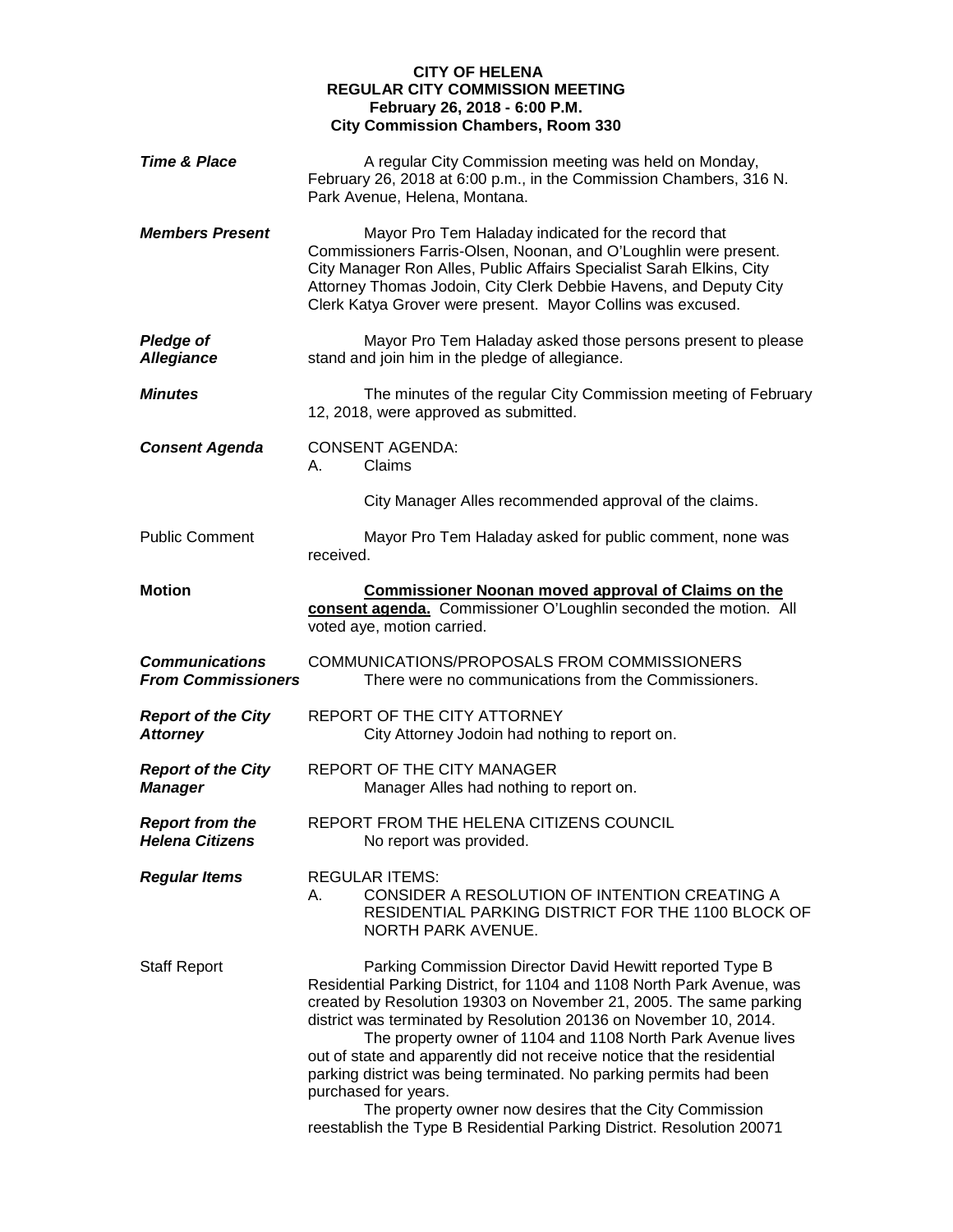| established criteria for the creation of residential parking districts. A copy |
|--------------------------------------------------------------------------------|
| of the criteria is attached. A summary of the analysis of those criteria is    |
| as follows:                                                                    |

A. One side of North Park Avenue is zoning R-2; the other side is zone Public Lands and Institutions.

B. The property is surrounded by Carroll College, and only one property has off-street parking. Due to the parking conflicts, tenants of that unit cannot find parking on the street and do not have permission to park on Carroll College campus.

C. Currently, there are only three residential houses located on the 100 block of North Park Avenue.

D. Only one of the three properties has off-street parking.

Recreating the Type B Residential Parking District for 1104 and 1108 North Park Avenue would reserve on-street parking for the property owner. On the other hand, creation of a Type B Residential Parking District would not be consistent with the criteria provided in Resolution No. 20071.

Director Hewitt recommended to approve, table, or deny a resolution of intention to create a Type B Residential Parking District for the 1100 block of North Park Avenue and set a public hearing date of March 12, 2018.

| <b>Discussion</b>     | Commissioner O'Loughlin asked Director Hewitt to repeat what<br>Carroll College had requested and the addresses. Director Hewitt said<br>that the request was for the Residential Parking District signage to go in<br>front of 1004 and 1108; the property that the College owns is 1120 and it<br>would not be included in the district.<br>Commissioner Farris-Olsen pointed out that the resolution says<br>"the 1100 block of North Park Avenue" and asked whether it meant that<br>the 1004 address was included. Director Hewitt replied that it was.<br>Commissioner Haladay asked whether, when the Parking<br>Commission originally tackled the redo of the Residential Parking<br>Districts, it would be correct to characterize that the Commission allowed<br>existing districts that were non-conforming to come in and attempt to<br>justify their continued existence. Director Hewitt concurred and noted<br>that there were different circumstances that the Commission did allow. |
|-----------------------|------------------------------------------------------------------------------------------------------------------------------------------------------------------------------------------------------------------------------------------------------------------------------------------------------------------------------------------------------------------------------------------------------------------------------------------------------------------------------------------------------------------------------------------------------------------------------------------------------------------------------------------------------------------------------------------------------------------------------------------------------------------------------------------------------------------------------------------------------------------------------------------------------------------------------------------------------------------------------------------------------|
| <b>Public Comment</b> | Mayor Pro Tem Haladay asked for public comment.<br>Jerry Loendorf, Helena resident, spoke on behalf of the owner of<br>the property who resides in Alaska. Mr. Loendorf explained how the<br>property owner acquired aforementioned houses and noted that the<br>petition doesn't request inclusion of the lot that the Carroll College wants<br>excluded and that the petitioner is in full agreement with that exclusion.                                                                                                                                                                                                                                                                                                                                                                                                                                                                                                                                                                          |
| <b>Motion</b>         | Commissioner O'Loughlin moved to approve a resolution of<br>intention to create a Type B Residential Parking District for the 1100<br>block of North Park Avenue and set a public hearing date of March<br>12, 2018. Commissioner Farris-Olsen seconded the motion.                                                                                                                                                                                                                                                                                                                                                                                                                                                                                                                                                                                                                                                                                                                                  |
| <b>Discussion</b>     | Commissioner Noonan said that it wasn't until last year with the<br>Parking District that the students started paying attention. What the staff<br>responsible for student housing at the Carroll College did at that time<br>helped them get some parking within that parking lot. Commissioner<br>Noonan noted that he could see how it would be difficult now to rent<br>those two spaces: because people always look for free parking outside<br>of the campus parking lots. Commissioner Noonan said he was in favor<br>of the motion.                                                                                                                                                                                                                                                                                                                                                                                                                                                          |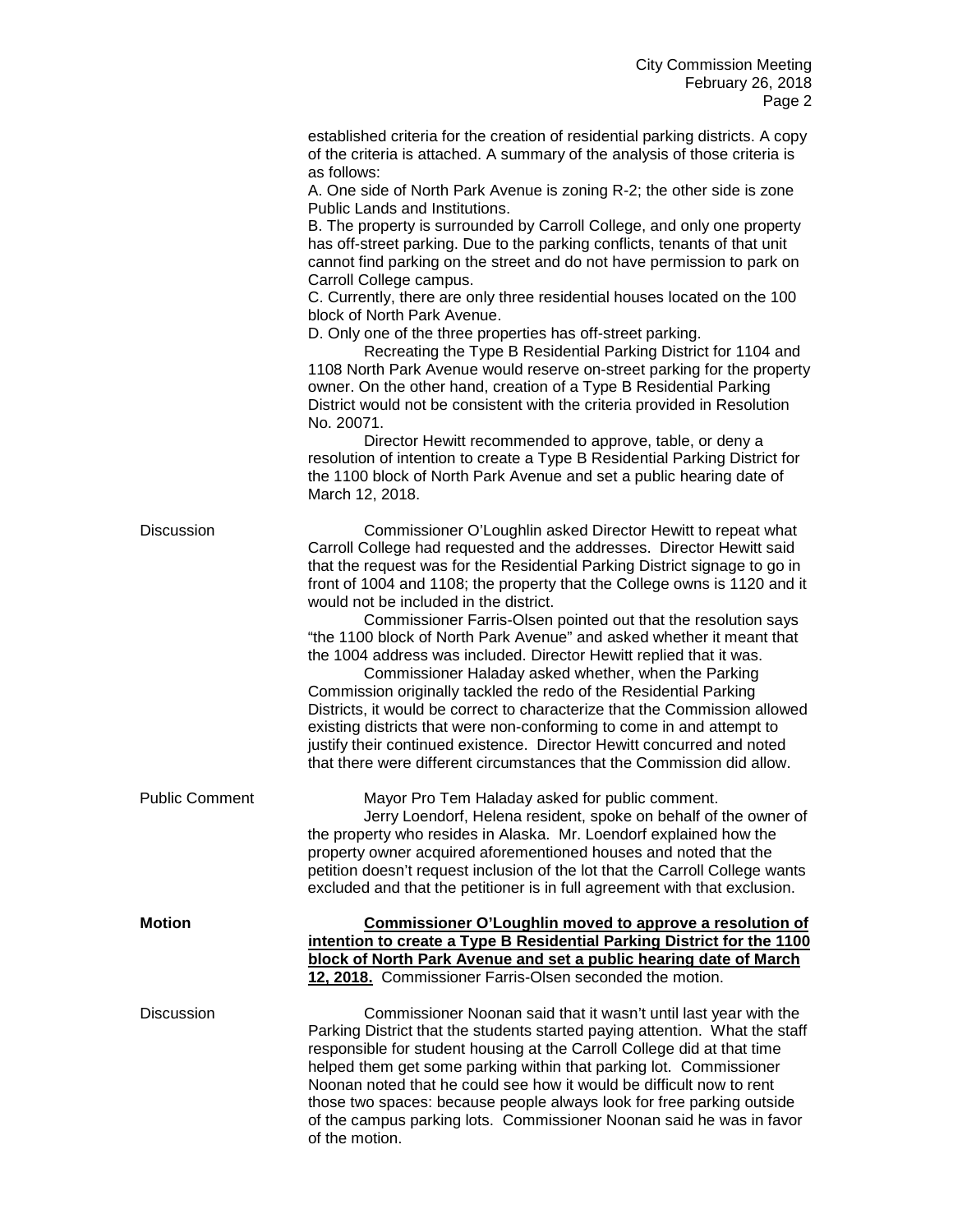|                        | Commissioner Haladay expressed his agreement with<br>Commissioner Noonan: the purpose of this district was to work around<br>specific circumstances to deal with conflicts, and that the owner would<br>protest, or otherwise react to removal of the Residential Parking District<br>were he to receive the notices. And the Commission would have<br>extended the existence of the Residential Parking District just as it for<br>other locations.                                                                                                                                                                                                                                                                                                                                                                                                                                                                                                                                                                                                                                                                                                                                                                                                                                                                                                                                                                                                                       |
|------------------------|----------------------------------------------------------------------------------------------------------------------------------------------------------------------------------------------------------------------------------------------------------------------------------------------------------------------------------------------------------------------------------------------------------------------------------------------------------------------------------------------------------------------------------------------------------------------------------------------------------------------------------------------------------------------------------------------------------------------------------------------------------------------------------------------------------------------------------------------------------------------------------------------------------------------------------------------------------------------------------------------------------------------------------------------------------------------------------------------------------------------------------------------------------------------------------------------------------------------------------------------------------------------------------------------------------------------------------------------------------------------------------------------------------------------------------------------------------------------------|
| <b>Vote</b>            | All voted aye, motion carried. Resolution 20429                                                                                                                                                                                                                                                                                                                                                                                                                                                                                                                                                                                                                                                                                                                                                                                                                                                                                                                                                                                                                                                                                                                                                                                                                                                                                                                                                                                                                            |
| <b>Public Hearings</b> | <b>PUBLIC HEARINGS:</b><br>CONSIDER SUBMISSION OF THE CAPITAL TRANSIT<br>А.<br>SERVICE (CT) FISCAL YEAR 2019 (FY 2019) MONTANA<br>DEPARTMENT OF TRANSPORTATION (MDT) 5311<br>OPERATING GRANT REQUEST PACKAGE.                                                                                                                                                                                                                                                                                                                                                                                                                                                                                                                                                                                                                                                                                                                                                                                                                                                                                                                                                                                                                                                                                                                                                                                                                                                              |
| <b>Staff Report</b>    | Capital Transit Supervisor Steve Larson reported each year<br>Capital Transit submits a financial request on behalf of the City of<br>Helena to the Montana Department of Transportation to support our<br>public transit operation.<br>This year the City of Helena is applying for \$778,462.00 in 5311<br>operating funds, as well as \$63,779.00 in TransAde funds, to support<br>transportation of seniors, the elderly, and individuals with disabilities.<br>Additionally, the City is requesting two capital items. First, the City is<br>requesting a 12 passenger/ 6 wheelchair bus with a cost estimate of<br>\$87,000.00. The City's match for this item is budgeted at \$19,800.<br>Second, the City is requesting a passenger shelter for the fixed route<br>system. The total cost of the shelter is \$15,000.00.<br>Continued state assistance is critical to our transit operation's<br>ability to provide citizens, seniors, the elderly, and individuals with<br>disabilities access to necessary services.<br>Public transportation helps improve our citizens' health as well<br>as the environment by reducing traffic congestion, fuel consumption, and<br>exhaust emissions.<br>Capital Transit Supervisor Larson recommended to accept,<br>modify or deny staff's recommendation to submit the preliminary<br>FY2019 5311 Operating Grant Request.<br>CONSIDER ACCEPTANCE OF THE CAPITAL TRANSIT<br>В.<br>COORDINATION PLAN FOR FISCAL YEAR 2019. |
| <b>Staff Report</b>    | Capital Transit Supervisor Steve Larson reported a yearly<br>updated Coordination Plan is a required segment of our 5311 Operating<br>Funds Grant Request.<br>The Coordination Plan helps indicate how transportation<br>coordination is progressing in our community. It also provides a way for<br>the lead agency to describe what items in the updated 2013-2019 Transit<br>Development Plan have been completed.<br>With this Coordination Plan, the City will be able to assist our<br>community with its short and long term transit goals.<br>Capital Transit Supervisor Larson recommended to accept the<br>Capital Transit FY 2019 Coordination Plan and allow staff to include the<br>document in its grant application package.                                                                                                                                                                                                                                                                                                                                                                                                                                                                                                                                                                                                                                                                                                                                |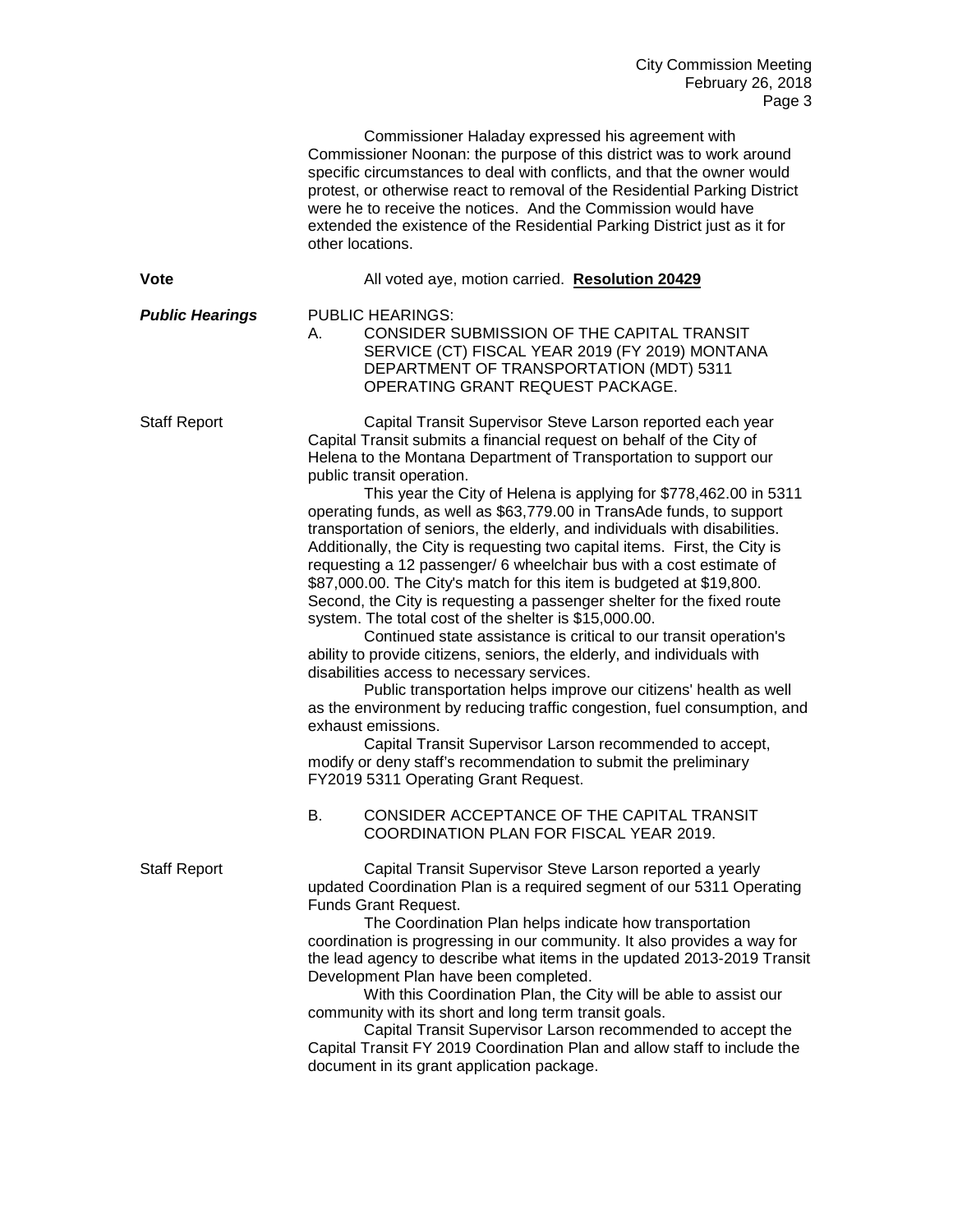C. CONSIDER SUBMISSION OF CAPITAL TRANSIT FISCAL YEAR 2019 REQUEST FOR MONTANA DEPARTMENT OF TRANSPORTATION (MDT) 5311 TRANSADE FUNDING.

Staff Report Capital Transit Supervisor Steve Larson reported each year the Montana Department of Transportation requests that each community and agencies within the community submit a request for funding to provide transportation for seniors, elderly and disabled individuals. Capital Transit is the only agency submitting a request this year in the Helena area.

Transportation for seniors, elderly and individuals with disabilities through Capital Transit's ADA Para Transit service is the primary transportation for many in our community. Without this funding many individuals would be left relying on friends, neighbors or relatives for transportation.

Capital Transit Supervisor Larson recommended to accept, modify or deny staff's recommendation to submit the FY 2019 TransAde funding request as part of Capital Transit's preliminary 5311 Operating Grant Request.

D. CONSIDER SUBMISSION OF THE CAPITAL TRANSIT FISCAL YEAR 2019 MONTANA DEPARTMENT OF TRANSPORTATION (MDT) 5311 GRANT REQUEST FOR CAPITAL EQUIPMENT.

Staff Report Capital Transit Supervisor Steve Larson reported each year, as delineated in the City of Helena Capital Replacement Plan, Capital Transit replaces one bus. By replacing one bus each year we can remain on our 10 year cycle plan. Replacing a bus each year allows staff to effectively manage both the buses and the necessary capital funding. Over its life, each bus will serve both as a primary service bus and a backup bus. It is common that when it is time to replace the bus it will begin to experience extensive and expensive repairs and will have over 200,000 miles on the bus. This year we will be requesting a 12 passenger/6 wheelchair bus for our ADA Para Transit operation. The cost of the bus is \$87,000.00. City of Helena is required to provide a match. The match is budgeted at \$19,000. Capital Transit would also like to request one passenger shelter for the fixed route system. The total cost of the shelter is \$15,000.00.

> This grant allows Capital Transit to continue to update and maintain its bus fleet. Fleet replacement is vital to maintaining an effective operation.

New buses are more energy efficient. In addition, new buses have up-to-date electronics and emission systems as required by the federal government. Falling behind our replacement schedule may cause our operation to not have enough serviceable buses necessary to transport the clientele.

Capital Transit Supervisor Larson recommended to accept, modify or deny staff's recommendation to submit the Capital Transit 5311 Capital Equipment Request as part of Capital Transit preliminary 5311 Operating Grant Request.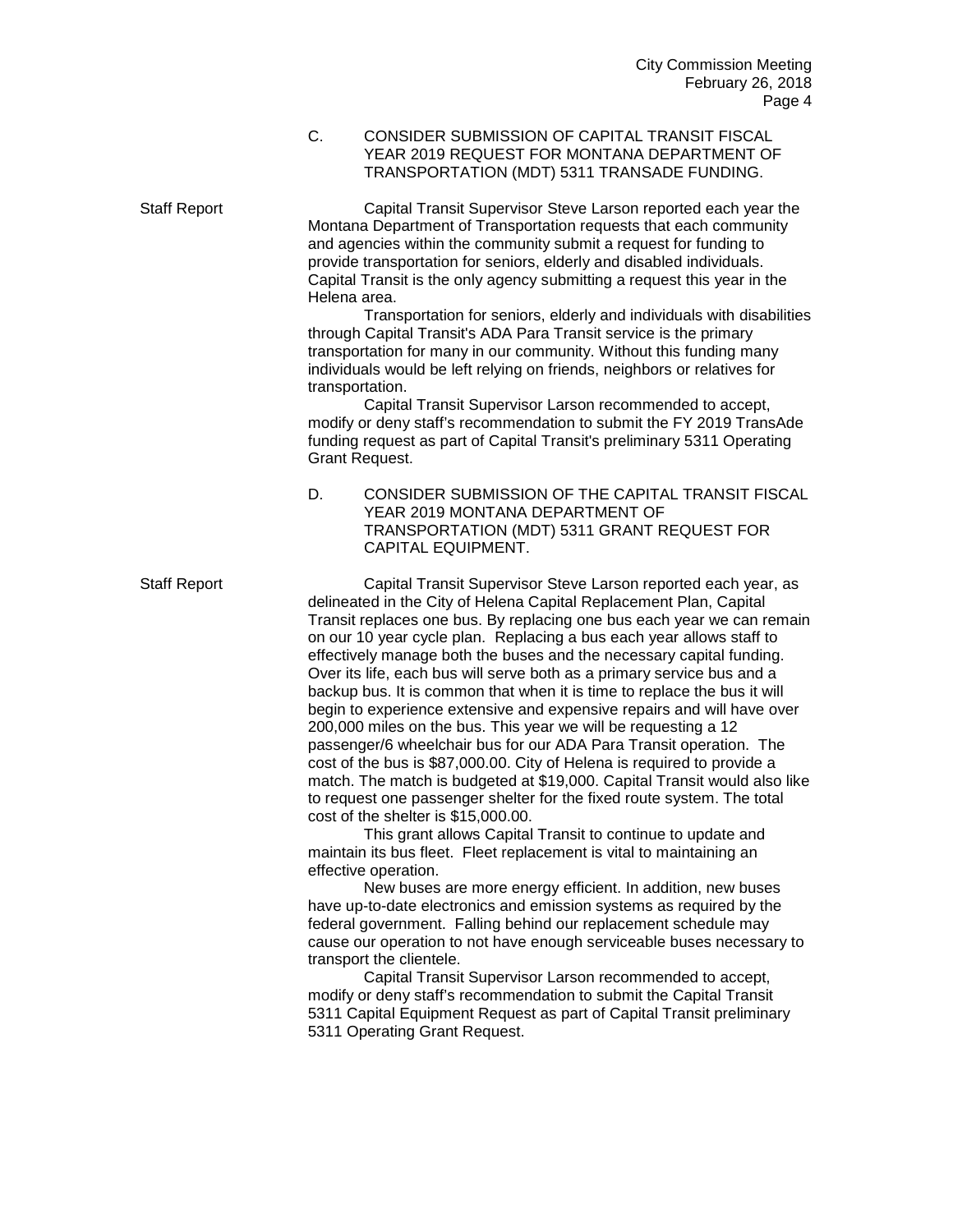E. CONSIDER SUBMISSION OF THE CAPITAL TRANSIT FISCAL YEAR 2019 MONTANA DEPARTMENT OF TRANSPORTATION (MDT) 5311 GRANT REQUEST PACKAGE.

Staff Report Capital Transit Supervisor Steve Larson reported each year the lead agency must submit the grant funding request to the Montana Department of Transportation to assist in funding our public transportation program. The grant request includes the 5311 operating budget, capital equipment request, TransAde funding request, and the updated Coordination Plan.

This grant allows the City of Helena Capital Transit to continue to provide vital public transportation. Using public transportation can help reduce air pollution in our community, as well as to provide alternative transportation to the private vehicle. Without the federal funding the city would need to totally fund the public transit operation.

Capital Transit Supervisor Larson recommended to accept, modify or deny staff's recommendation to allow the City Manager to sign the 5311 Operating Grant package request and to allow the City to submit the request electronically.

Discussion Commissioner Noonan commented about Supervisor Larson, who is retiring from his position, by saying that what Supervisor Larson had accomplished with respect to bus services in Helena during his tenure was remarkable. Commissioner Noonan noted that the Commission and City staff honor the good work that he had done. Supervisor Larson thanked Commissioner Noonan for his kind words and said the following: his career was a lot of passion for him; he served in the fire service for 31 years and then worked as a Capital Transit Supervisor; there was a lot of hard work but the City staff and City Commission were behind many things that were accomplished during his tenure; in the last three to four years Capital Transit had enjoyed momentum and now it started showing on the streets with new busses. Supervisor Larson concluded by saying that it is exciting time for public transit and the riding community in Helena.

Commissioner Farris-Olsen asked to confirm that if the Commission wanted to reorganize the ranking, it would be item D, the Capital request. Supervisor Larson said that that was correct, but that the Commission couldn't really re-rank that list but could attach a letter from the City Manager and the Commission stating that the reasons as to why the City would like to see that bus considered higher than the shelter.

Commissioner Farris-Olsen asked Manager Alles that if the Commission wanted to do that, how he would recommend it should be done. Manager Alles replied that Supervisor Larson was looking for a formal decision on that and so, for example, if the Commission proceeded as it was discussed at the Wednesday's administrative meeting, the Commission would propose a motion that he, the City Manager, would write a letter that, as for all of the items, that the rank be considered city bus would be first, the Westmont van second, and bus shelter third.

Commissioner Farris-Olsen reiterated the process again. Manager Alles said that Commissioner Farris-Olsen's understanding was correct.

Public Testimony Mayor Pro Tem Haladay opened the public hearing and called for anyone wishing to address the Commission.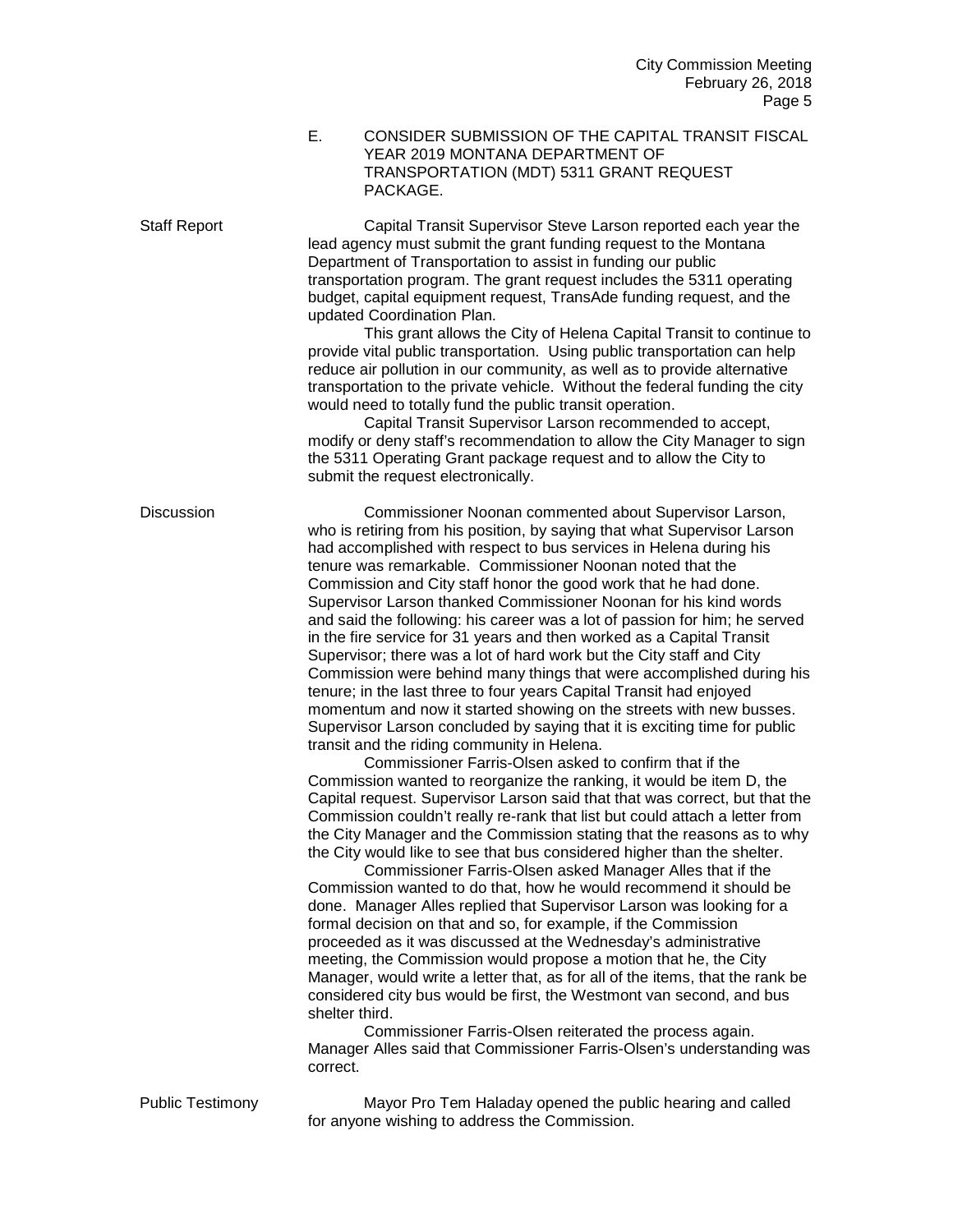|                   | Joel Peten, rider of the bus system and the advocacy coordinator<br>for the Montana Independent Living project, spoke about TransAde funds<br>and not receiving them due to the tax ranking being reversed two years<br>ago which removed the organization Mr. Peten represents from the<br>priority position. Mr. Peten pointed out that due to a legislature being<br>passed four years ago, the City should continue to see increase in the<br>money inflow. Mr. Peten expressed hope that the Commission will ask<br>Capital Taxi and the Capital Transit Advisory Council to work together.<br>Mr. Peten encouraged the Commission to find a way how to use<br>TransAde for what it was truly meant: to expand service for people with<br>disabilities and do it in new ways. Mr. Peten also reported that a year<br>and a half ago, the Montana Independent Living project started a<br>weekend and evening voucher program and that it was still going despite<br>experiencing difficulties from time to time. In conclusion, Mr. Peten<br>spoke on challenges of getting to the City Commission meetings as<br>Capital Transit buses stop operating at 5:30 p.m. with the City<br>Commission meeting commencing at 6 p.m. |
|-------------------|-----------------------------------------------------------------------------------------------------------------------------------------------------------------------------------------------------------------------------------------------------------------------------------------------------------------------------------------------------------------------------------------------------------------------------------------------------------------------------------------------------------------------------------------------------------------------------------------------------------------------------------------------------------------------------------------------------------------------------------------------------------------------------------------------------------------------------------------------------------------------------------------------------------------------------------------------------------------------------------------------------------------------------------------------------------------------------------------------------------------------------------------------------------------------------------------------------------------------------------|
| <b>Motion</b>     | <b>Commissioner Noonan moved to accept staff's</b><br>recommendation to submit the preliminary FY2019 5311 Operating<br>Grant Request. Commissioner Farris-Olsen seconded the motion.                                                                                                                                                                                                                                                                                                                                                                                                                                                                                                                                                                                                                                                                                                                                                                                                                                                                                                                                                                                                                                             |
| <b>Discussion</b> | Commissioner Farris-Olsen commented that this year the<br>Commission started having the discussions regarding the points (that Mr.<br>Peten talked about) and started being actively engaged in those<br>discussions. Commissioner Farris-Olsen pointed out that he believed<br>that the Commission needed to go further and talk more about, at a<br>minimum, changing the meeting hours. Commissioner Farris-Olsen<br>thanked Mr. Peten for sharing his views with the Commission.<br>Commissioner Noonan pointed out that during the last<br>administrative meeting, Capital Transit staff provided Commission with<br>estimation on increased services during the night time, Weekends, and<br>holidays. The Commission will be considering those points when<br>working on the budget. Commissioner Noonan said that perhaps the<br>Commission could try to determine if there was another way to meet<br>some of the needs that Mr. Peten discussed.                                                                                                                                                                                                                                                                        |
| <b>Vote</b>       | All voted aye, motion carried.                                                                                                                                                                                                                                                                                                                                                                                                                                                                                                                                                                                                                                                                                                                                                                                                                                                                                                                                                                                                                                                                                                                                                                                                    |
| <b>Motion</b>     | <b>Commissioner Farris-Olsen moved to accept the Capital</b><br>Transit FY 2019 Coordination Plan and allow staff to include the<br>document in its grant application package. Commissioner O'Loughlin<br>seconded the motion. All voted aye, motion carried.                                                                                                                                                                                                                                                                                                                                                                                                                                                                                                                                                                                                                                                                                                                                                                                                                                                                                                                                                                     |
| <b>Motion</b>     | <b>Commissioner Noonan moved to accept staff's</b><br>recommendation to submit the FY 2019 TransAde funding request<br>as part of Capital Transit's preliminary 5311 Operating Grant<br><b>Request.</b> Commissioner Farris-Olsen seconded the motion. All voted<br>aye, motion carried.                                                                                                                                                                                                                                                                                                                                                                                                                                                                                                                                                                                                                                                                                                                                                                                                                                                                                                                                          |
| <b>Motion</b>     | <b>Commissioner Farris-Olsen moved to accept staff's</b><br>recommendation to submit the Capital Transit 5311 Capital<br><b>Equipment Request as part of Capital Transit preliminary 5311</b><br><b>Operating Grant Request on the condition that the City Manager</b><br>send a letter requesting MDT to re-rank items so that the city bus<br>would be first, the Westmont van second, and the bus shelter third.<br>Commissioner Noonan seconded the motion.                                                                                                                                                                                                                                                                                                                                                                                                                                                                                                                                                                                                                                                                                                                                                                   |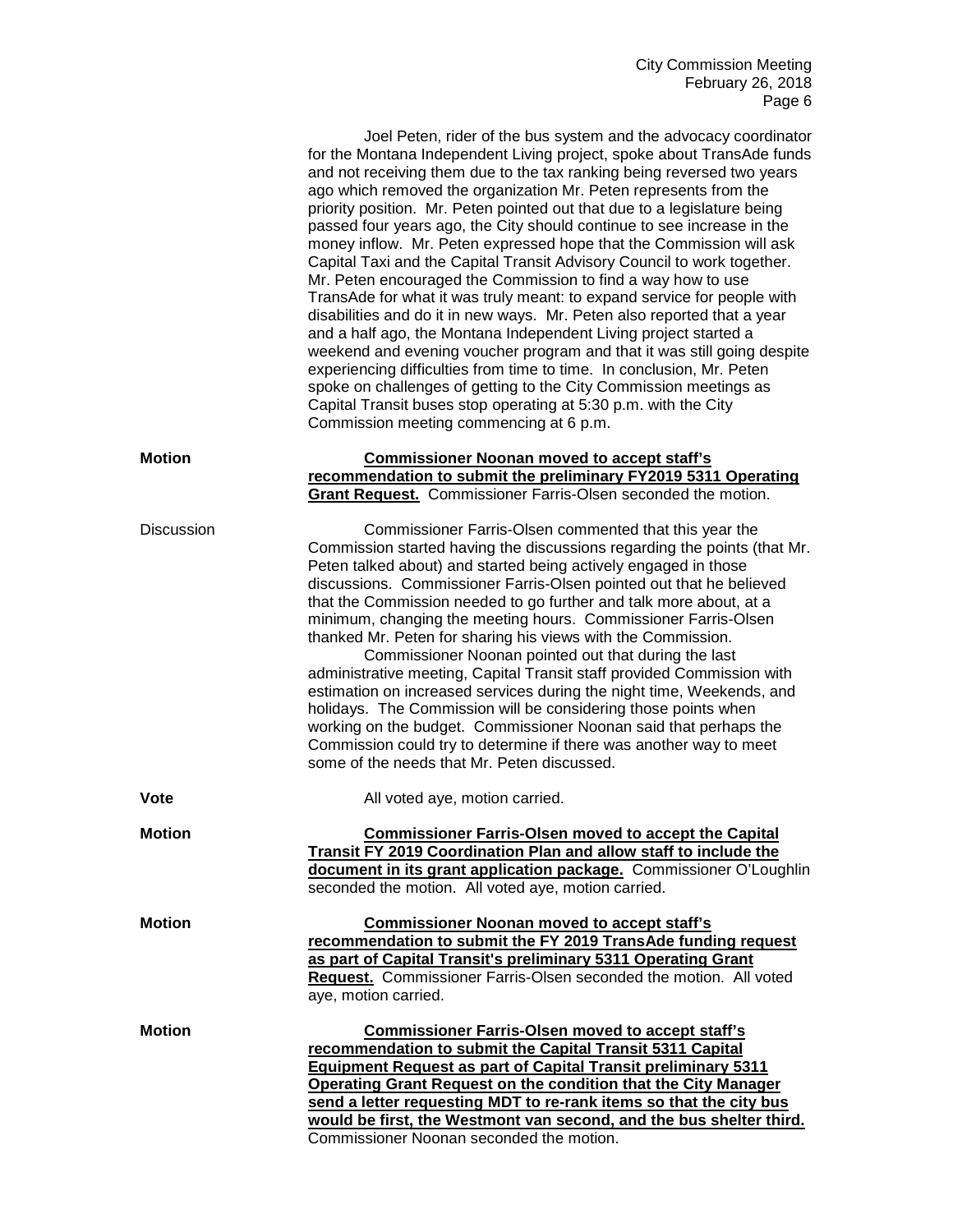| Discussion          | Commissioner Noonan confirmed that the motion had the<br>following re-ranking: the Capital Transit bus, the Westmont van, and then<br>the bus shelter.<br>Commission Farris-Olsen concurred.<br>Commissioner Haladay reiterated the re-ranking indicated in the<br>motion: bus first, Westmont second, and bus shelter third.                                                                                                                                                                                                                                                                                                                                                                                                                                                                                                                                                                                                                                                                                                                                                                                                                                                                                                                                                                                                                                                                                                                                                                                                                                                                                                                                                                                                                                                                                                                                                                                                                                                                                                                                                                                                                                                                                                                                                                                                                                                                                                                           |
|---------------------|---------------------------------------------------------------------------------------------------------------------------------------------------------------------------------------------------------------------------------------------------------------------------------------------------------------------------------------------------------------------------------------------------------------------------------------------------------------------------------------------------------------------------------------------------------------------------------------------------------------------------------------------------------------------------------------------------------------------------------------------------------------------------------------------------------------------------------------------------------------------------------------------------------------------------------------------------------------------------------------------------------------------------------------------------------------------------------------------------------------------------------------------------------------------------------------------------------------------------------------------------------------------------------------------------------------------------------------------------------------------------------------------------------------------------------------------------------------------------------------------------------------------------------------------------------------------------------------------------------------------------------------------------------------------------------------------------------------------------------------------------------------------------------------------------------------------------------------------------------------------------------------------------------------------------------------------------------------------------------------------------------------------------------------------------------------------------------------------------------------------------------------------------------------------------------------------------------------------------------------------------------------------------------------------------------------------------------------------------------------------------------------------------------------------------------------------------------|
| <b>Vote</b>         | All voted aye, motion carried.                                                                                                                                                                                                                                                                                                                                                                                                                                                                                                                                                                                                                                                                                                                                                                                                                                                                                                                                                                                                                                                                                                                                                                                                                                                                                                                                                                                                                                                                                                                                                                                                                                                                                                                                                                                                                                                                                                                                                                                                                                                                                                                                                                                                                                                                                                                                                                                                                          |
| <b>Motion</b>       | <b>Commissioner O'Loughlin moved to accept staff's</b><br>recommendation to allow the City Manager to sign the 5311<br>Operating Grant package request and to allow the City to submit the<br>request electronically. Commissioner Farris-Olsen seconded the<br>motion. All voted aye, motion carried.<br>F.<br>CONSIDER A RESOLUTION TO AMEND SPECIAL<br><b>IMPROVEMENT LIGHTING DISTRICT NO. 222 TO</b><br>ALTER THE BOUNDARIES AND ADD EIGHT LIGHTS.                                                                                                                                                                                                                                                                                                                                                                                                                                                                                                                                                                                                                                                                                                                                                                                                                                                                                                                                                                                                                                                                                                                                                                                                                                                                                                                                                                                                                                                                                                                                                                                                                                                                                                                                                                                                                                                                                                                                                                                                 |
| <b>Staff Report</b> | Administrative Services Director Glenn Jorgenson reported the<br>City Commission created Special Improvement Lighting District No. 222<br>(SILD) in March of 2011. The SILD includes all of Antelope Trace and<br>Craftsman Village Phase I and II of Crossroads at Mountain View<br>Meadows. This SILD has been amended three times previously as<br>adjacent property was developed. This amendment will increase the<br>square feet of property in the SILD to include an additional block of<br>Stacia Avenue annexed in December 2017 that benefits from the new<br>lights. Exhibit A provides the list of the new properties, a copy of a<br>portion of the final plat (map), and a lighting map provided by<br>NorthWestern energy. The entire SILD, including the proposed amended<br>area, has Lexington Colonial luminaries with 100-watt, high-pressure,<br>sodium vapor lamps. These lights comply with the City's dark-skies<br>lighting ordinance.<br>Staff is recommending the SILD be amended to add properties<br>benefiting from the 8 additional lights installed on Stacia Avenue and pay<br>the associated costs. The additional cost of the new lights is anticipated<br>to be \$4,291 for the first year with a total cost of \$43,561 for the<br>amended SILD. The new cost includes an additional one-half year<br>amount to pay the electrical cost between the time this amendment is<br>approved and the first assessments are received in December 2018. The<br>cost was \$0.0175 per square foot for tax year 2017. The cost is<br>estimated to be \$.01859 per square foot if amended.<br>Staff advertised twice in the Independent Record and sent<br>notices to all property owners in the SILD and proposed amended<br>boundary who had the right to protest the amendment. Staff received no<br>protests by the due date.<br>The current SILD will have similar lights throughout the district<br>that benefit all property owners by providing a consistent lighting pattern.<br>Additional electricity will be used and paid for by the SILD<br>property owners. The current property owners will bear an increased<br>cost per square foot of property owned as this amendment will add<br>approximately 4% more property but add an 11% increase in electrical<br>costs.<br>Director Glenn Jorgenson recommended approval of a resolution<br>amending Resolution 19818 that created Special Improvement Lighting |